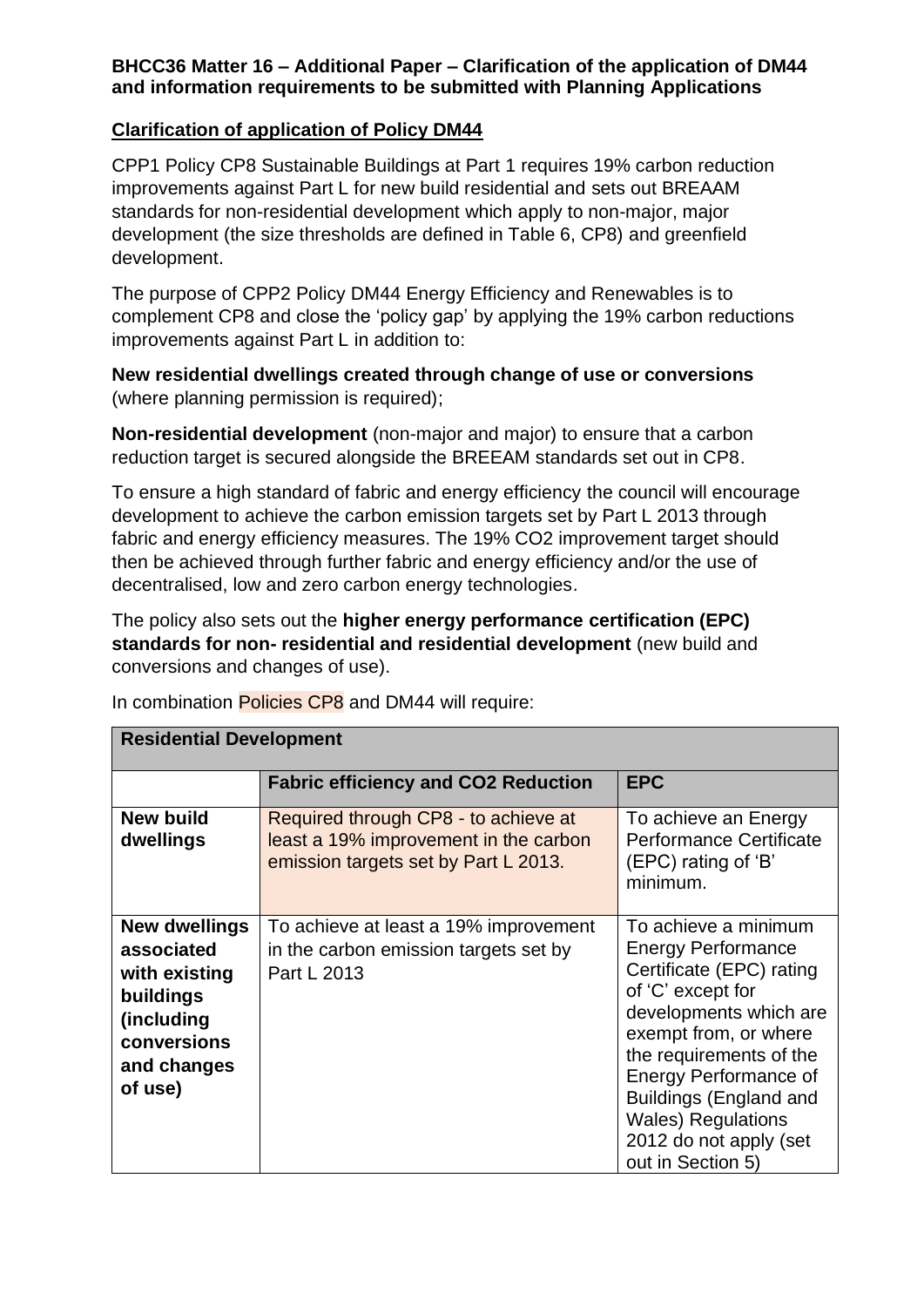| Non-residential development (non major and major <sup>1</sup> ) |                                                                                                |                     |                                                                                                                                    |
|-----------------------------------------------------------------|------------------------------------------------------------------------------------------------|---------------------|------------------------------------------------------------------------------------------------------------------------------------|
| <b>BREEAM</b><br>required through<br>CP <sub>8</sub>            | 'Very good' (Non Major)                                                                        | 'Excellent' (Major) |                                                                                                                                    |
|                                                                 | <b>Fabric efficiency and CO2</b><br><b>Reduction</b>                                           |                     | <b>EPC</b>                                                                                                                         |
| <b>New build</b>                                                | To achieve at least a 19%<br>improvement in the carbon emission<br>targets set by Part L 2013. |                     | To achieve a minimum<br><b>Energy Performance</b><br>Certificate (EPC) rating of<br>'B' minimum. Except<br>where exemptions apply. |
| <b>Conversions</b><br>and changes of<br><b>use</b>              | To achieve at least a 19%<br>improvement in the carbon emission<br>targets set by Part L 2013. |                     | To achieve a minimum<br><b>Energy Performance</b><br>Certificate (EPC) rating of<br>'C' minimum. Except<br>where exemptions apply. |

The policy specifies that these standards will apply unless it can be demonstrated that doing so is not technically feasible and/or would make the scheme unviable.

For clarification, CPP1 Policy CP8 at Part 2 sets out the sustainable buildings criteria that should be taken into consideration with extension applications. The 19% carbon reduction improvements against Part L does not apply to householder applications including residential extensions or non-residential development that fall below the non-major size threshold set out in Table 6, CP8. Residential extensions will be addressed through the Future Homes Standard when it comes into effect.

It is therefore accepted that the wording 'all development' is not accurate and it is proposed that the following additional changes (highlighted) to main modifications MM99 and MM100 (BHCC04) would clarify the application of the policy:

| <b>MM99</b> | Policy      | <b>Policy DM44 Energy Efficiencies and Renewables</b>             | For clarity |
|-------------|-------------|-------------------------------------------------------------------|-------------|
|             | <b>DM44</b> | Amend first sentence of policy to read:                           |             |
|             | page 134    |                                                                   |             |
|             |             | The council will encourage all development to improve             |             |
|             |             | energy efficiency and achieve greater reductions in CO2           |             |
|             |             | emissions in order to contribute towards Brighton & Hove's        |             |
|             |             | ambition to become a carbon neutral city by 2030. In              |             |
|             |             | addition to the requirements set out in Policy CP8                |             |
|             |             | <b>Sustainable Buildings#, Tthe following standards of energy</b> |             |
|             |             | efficiency and energy performance will be required unless it      |             |
|             |             | can be demonstrated that doing so is not technically feasible     |             |
|             |             | and/or would make the scheme unviable:                            |             |
|             |             |                                                                   |             |
|             |             | Add New Footnote: #Policy CP8 sets out the energy                 |             |
|             |             | performance and water efficiency standards for residential        |             |

<sup>&</sup>lt;sup>1</sup> As set out in the supporting text to Policy CP8 at table 6 - Retail 151-999 sq m; or other development 236 sq m – 1000 sqm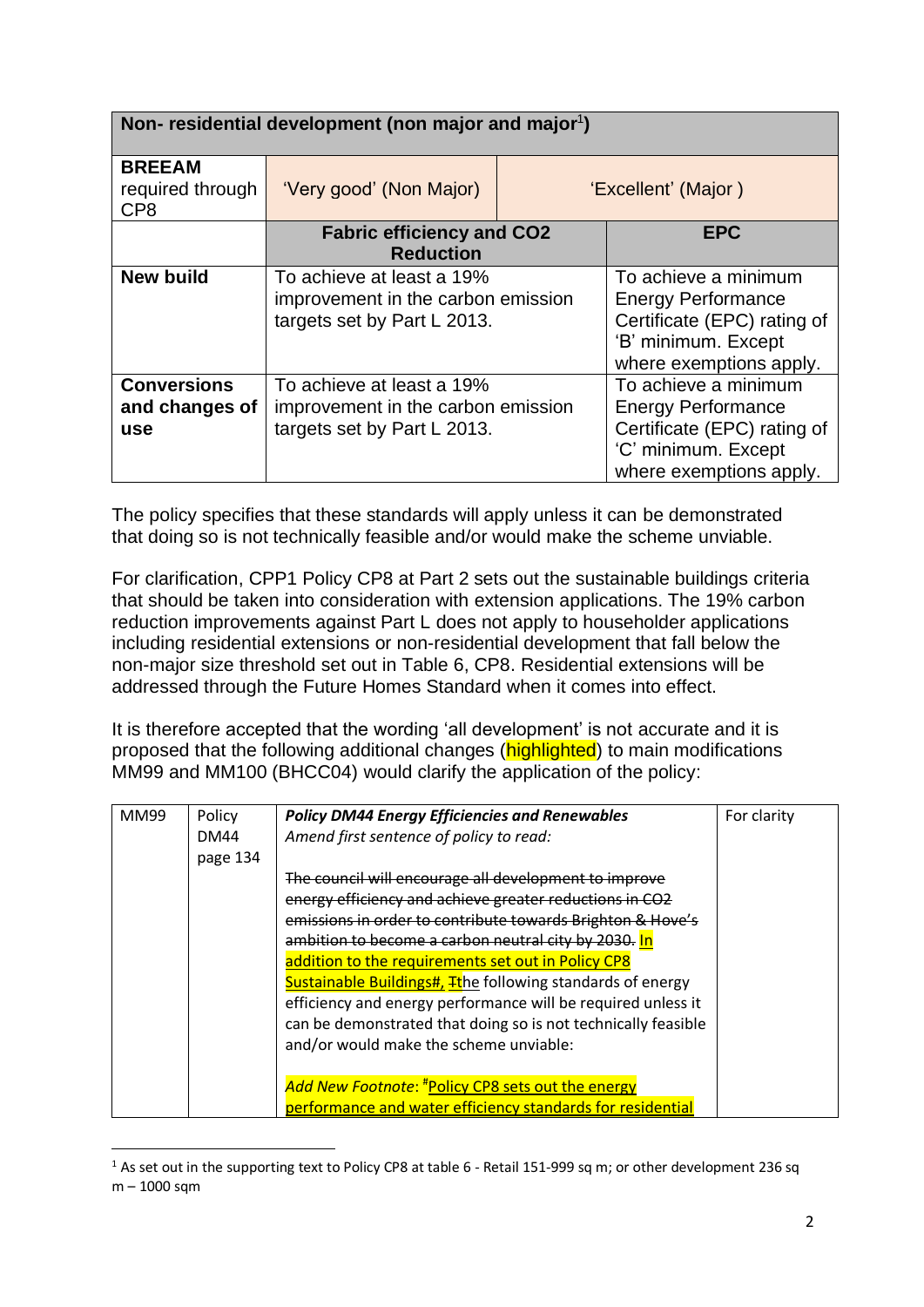|       |                                   | new build and the BREEAM standards for non-residential                                                                                                                                                                                                                                                                                                                                                                                                                                                                                                                                                                                                                                                                                                                                                                                                                                                                                                                                                                                                                                                                                                                                                                                                                                                                                |                                                                                                                                                                                                            |
|-------|-----------------------------------|---------------------------------------------------------------------------------------------------------------------------------------------------------------------------------------------------------------------------------------------------------------------------------------------------------------------------------------------------------------------------------------------------------------------------------------------------------------------------------------------------------------------------------------------------------------------------------------------------------------------------------------------------------------------------------------------------------------------------------------------------------------------------------------------------------------------------------------------------------------------------------------------------------------------------------------------------------------------------------------------------------------------------------------------------------------------------------------------------------------------------------------------------------------------------------------------------------------------------------------------------------------------------------------------------------------------------------------|------------------------------------------------------------------------------------------------------------------------------------------------------------------------------------------------------------|
| MM100 | Policy<br><b>DM44</b><br>Page 134 | and greenfield development.<br><b>DM44 Energy Efficiency and Renewables</b><br>Amend parts one and two of the Policy to create four parts<br>and to read:<br>1. All development including cConversions and change of<br>use of existing buildings to new residential dwellings to<br>achieve at least 19% improvement on the carbon<br>emission targets set by Part L (2013) until the Future<br>Homes Standard and the Future Buildings Standard or<br>any interim uplift in Part L which exceeds 19%<br>improvement come into effect unless superseded by<br>national policy or legislation; 100<br>2. Non-residential development (major and non-major#)<br>including conversions and changes of use to achieve at<br>least 19% improvement on the carbon emission targets<br>set by Part L (2013) until the Future Buildings Standards<br>or any interim uplift in Part L which exceeds 19%<br>improvement come into effect.<br>2. All development to achieve a minimum Energy<br>Performance Certificate (EPC) rating of:<br>i) 3. A minimum Energy Performance Certificate EPC<br>rating 'C' for conversions and changes of use of existing<br>buildings to residential and non-residential use <sup>101</sup> .<br>4. A minimum Energy Performance Certificate EPC rating<br>'B' for new build residential and non-residential | To address<br>representation<br>s requesting<br>clarification of<br>application of<br>policy and to<br>future proof<br>policy with<br>respect to the<br><b>Future Homes</b><br>and Buildings<br>standards. |
|       |                                   | development.<br>Insert new footnote:<br>"As defined in the supporting text to Policy CP8 at Table 6                                                                                                                                                                                                                                                                                                                                                                                                                                                                                                                                                                                                                                                                                                                                                                                                                                                                                                                                                                                                                                                                                                                                                                                                                                   |                                                                                                                                                                                                            |
|       |                                   |                                                                                                                                                                                                                                                                                                                                                                                                                                                                                                                                                                                                                                                                                                                                                                                                                                                                                                                                                                                                                                                                                                                                                                                                                                                                                                                                       |                                                                                                                                                                                                            |

## **Clarification of Information Requirements to Demonstrate Compliance**

In order for major residential developments and non-residential developments (nonmajor and major) to demonstrate compliance against Policy CP8 supporting information is requested. This is usually in the form of an Energy Statement which addresses the 19% Carbon reduction requirements for residential and BREEAM reports for non-residential. This has been accepted practice since Policy CP8 was adopted. Policy DM44 sets out this requirement formally in policy.

For smaller (non major) conversions and change of use applications the Energy Performance Certificate (EPC) will be sufficient supporting information. As indicated in supporting text to DM44 (paragraph 2.351) developers are required to confirm the predicted EPC ratings for all buildings when submitting a planning application, and to submit a copy of the final EPC to the planning authority on completion. It is assumed no additional work or cost will be required from the developer as it is a legal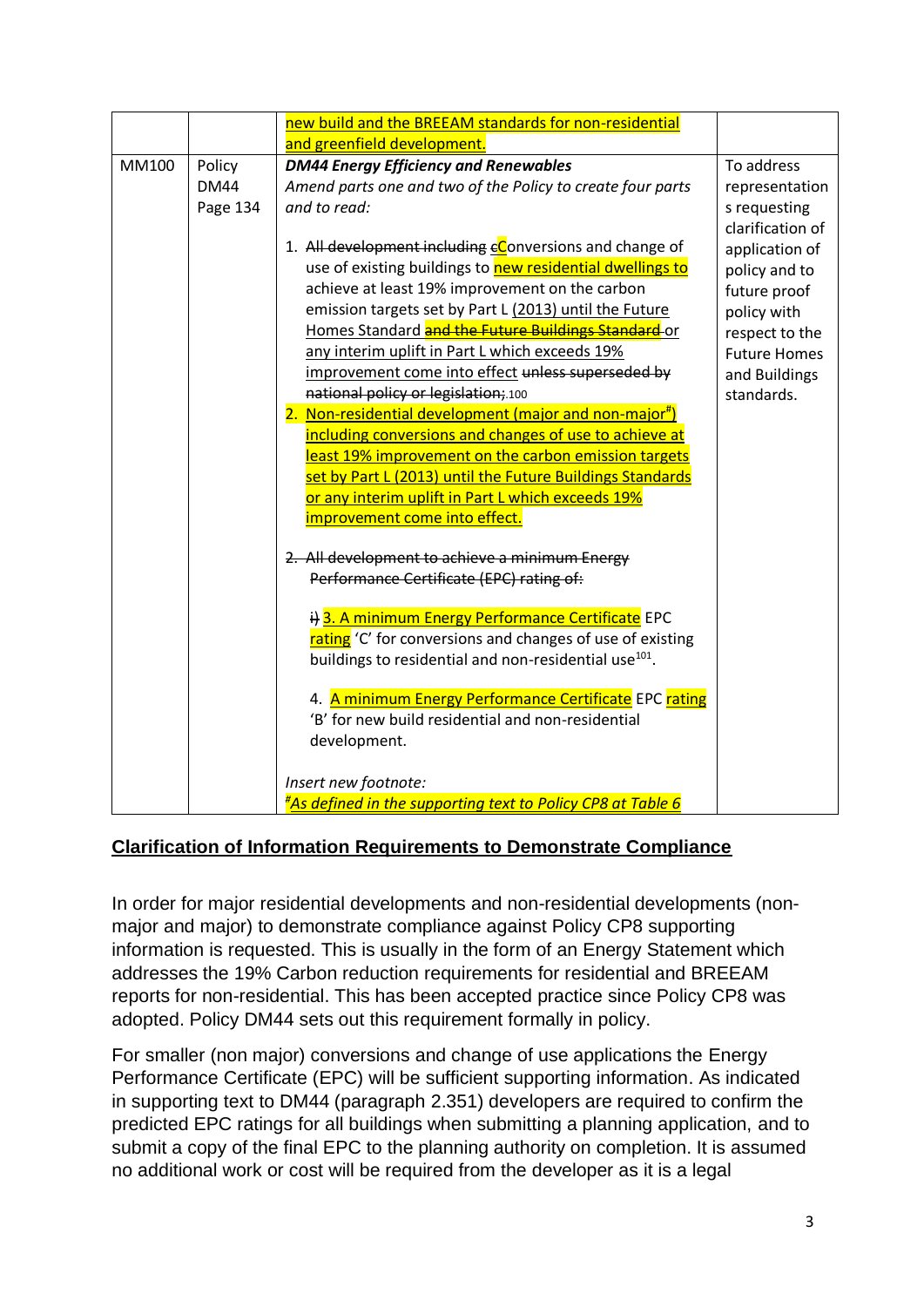requirement to produce a draft EPC before work starts on site and a final EPC at completion for submission.

It is therefore suggested that the following additional main modification to MM102 (BHCC04) could clarify the information requirements:

| MM102 | Policy DM44 | <b>DM44 Energy Efficiency and Renewables</b>     | For clarification |
|-------|-------------|--------------------------------------------------|-------------------|
|       | Pages 134 - | Amend first sentence of last paragraph of policy | on application of |
|       | 135         | to read:                                         | requirement for   |
|       |             |                                                  | supporting        |
|       |             | All major residential development, and major     | information.      |
|       |             | and non-major non-residential development        |                   |
|       |             | will be expected to submit an energy statement   |                   |
|       |             | to provide details of the building fabric energy |                   |
|       |             | efficiency and low and zero carbon energy        |                   |
|       |             | technologies used including the size/capacity of |                   |
|       |             | the systems and the estimated CO2 savings that   |                   |
|       |             | will be achieved. Through preparation of the     |                   |
|       |             | technical guidance the LPA will review and       |                   |
|       |             | clarify what developers provide in the Energy    |                   |
|       |             | <b>Statement to ensure their robustness. For</b> |                   |
|       |             | example, ensuring the statement will clearly set |                   |
|       |             | out how each element of the design will help to  |                   |
|       |             | <u>achieve carbon reductions.</u>                |                   |
|       |             |                                                  |                   |

Consequential updates are proposed for the supporting text at MM106:

| MM106 | Supporting                                  | DM44 Energy Efficiency and Renewables                                                                   | For clarification                                 |
|-------|---------------------------------------------|---------------------------------------------------------------------------------------------------------|---------------------------------------------------|
|       | text to Policy<br><b>DM44</b><br>paragraphs | Amend paragraphs 2.335, 2.359 - 2.361 of<br>supporting text to read:                                    | on requirements<br>for supporting<br>information. |
|       | $2.359 - 2.361$                             | 2.335 The purpose of this policy is to ensure                                                           |                                                   |
|       | page 139-140                                | that development delivers secure, affordable,                                                           |                                                   |
|       |                                             | low carbon growth, increases future energy                                                              |                                                   |
|       |                                             | resilience, and delivers the strategic objectives                                                       |                                                   |
|       |                                             | of City Plan Part One to become a zero-carbon                                                           |                                                   |
|       |                                             | city by $2050^{102}$ . This policy sets out the further<br>steps the council will take to reduce carbon |                                                   |
|       |                                             | emissions associated with <b>all new</b>                                                                |                                                   |
|       |                                             | development                                                                                             |                                                   |
|       |                                             | 2.359 For major residential and non-residential                                                         |                                                   |
|       |                                             | development, Tthe achievement of the CO2                                                                |                                                   |
|       |                                             | emission reduction standard can be                                                                      |                                                   |
|       |                                             | demonstrated through an Energy Statement                                                                |                                                   |
|       |                                             | prior to commencement of development.                                                                   |                                                   |
|       |                                             | New paragraph: At post construction stage,                                                              |                                                   |
|       |                                             | achievement of the standard can be                                                                      |                                                   |
|       |                                             | demonstrated as follows: for dwellings, through                                                         |                                                   |